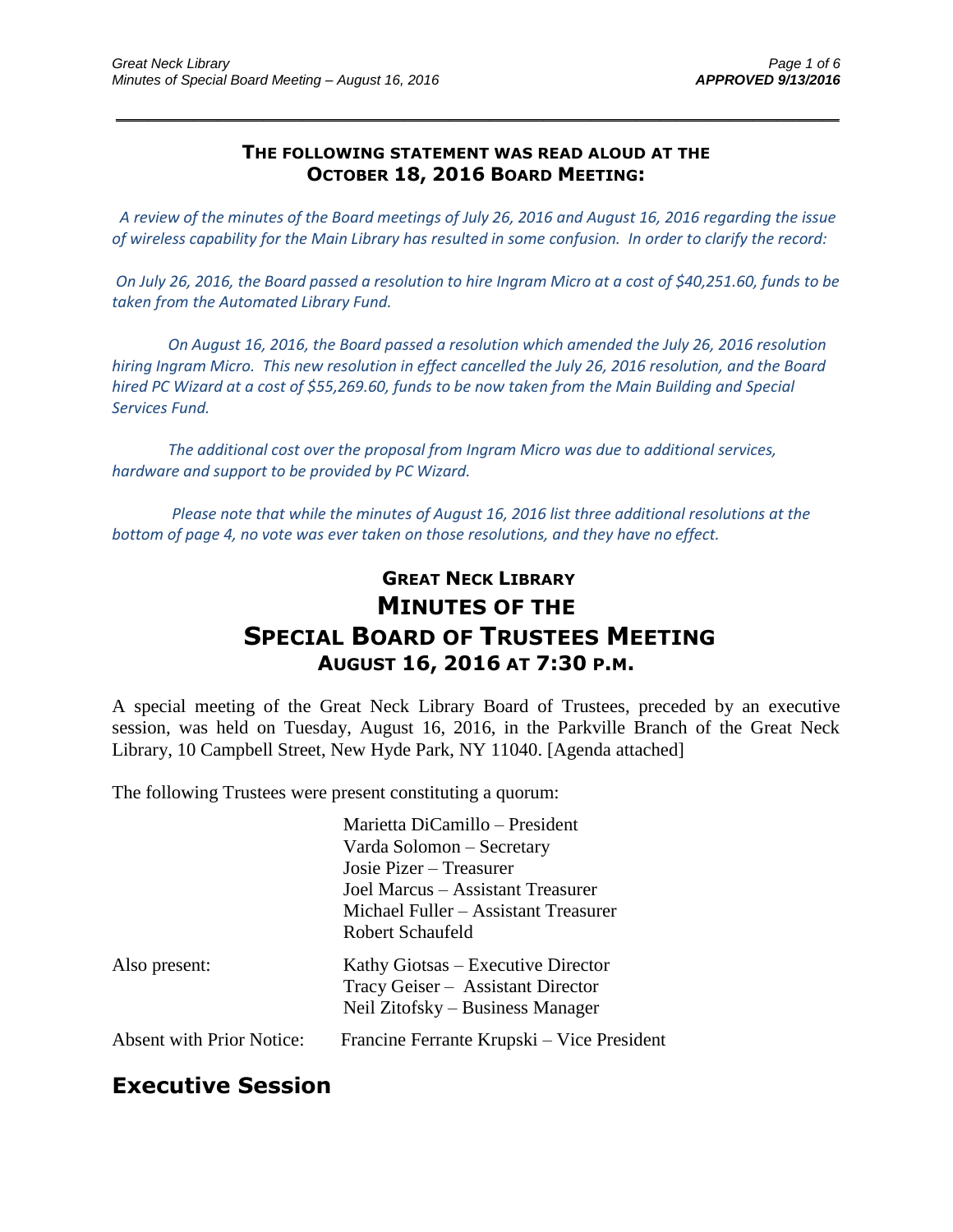The Board met in executive session at 7:15 p.m. in the Community Room of Parkville to discuss Nominating Committee resignation. The Board came out of executive session at 7:30 p.m.

# **Call to Order**

President DiCamillo called the public meeting to order at 7:36 p.m.

## **Secretary's Report of Independent Candidates**

Secretary Solomon reported that Doug (Gee-Kang) Hwee has filed a petition as an Independent Candidate for the October 31, 2016 Election for the expiring Board of Trustees seat of Varda Solomon. The petition has the required one hundred signatures which have been validated. The October election ballot will contain the following:

Rebecca Miller for the expiring seat of Josie Pizer; Board of Trustees. Varda Solomon and Doug (Gee-Kang) Hwee for the expiring seat of Varda Solomon; Board of Trustees. Patrick McDonnell for the expiring seat of Michael Katz; Nominating Committee.

## **Motion to Untable the Approval of a New Phone System**

**Upon motion by Joel Marcus and seconded by Michael Fuller, and after discussion, it was,**

**RESOLVED,** that the Great Neck Library Board of Trustees take from the table the motion relating to the Approval of a New Telephone System.

**VOTE**: Yes – 6 (DiCamillo, Solomon, Pizer, Marcus, Fuller, Schaufeld) *MOTION CARRIED UNANIMOUSLY*

## **Motion to Approve a New Phone System**

**Upon motion by Josie Pizer and seconded by Varda Solomon, and after discussion, it was,**

**RESOLVED,** that the Great Neck Library Board of Trustees accept the proposal of Global Telecom Supply for the provision and installation of a new telephone system for the Great Neck Library, as well as the training of staff on its proper use. The total cost shall not exceed \$47,124.00 as per their revised proposal dated August 12, 2016, to be charged to the Main Building and Special Services Fund.

**VOTE**: Yes – 6 (DiCamillo, Solomon, Pizer, Marcus, Fuller, Schaufeld) *MOTION CARRIED UNANIMOUSLY*

*Public Comment: Marianna Wohlgemuth*

*Board Comment: President DiCamillo requested that Executive Director Kathy Giotsas investigate purchasing this system outright versus the leased quote.* 

## **Extension of Moe Kiswani's Contract**

**Upon motion by Robert Schaufeld and seconded by Josie Pizer, and after discussion, it was,**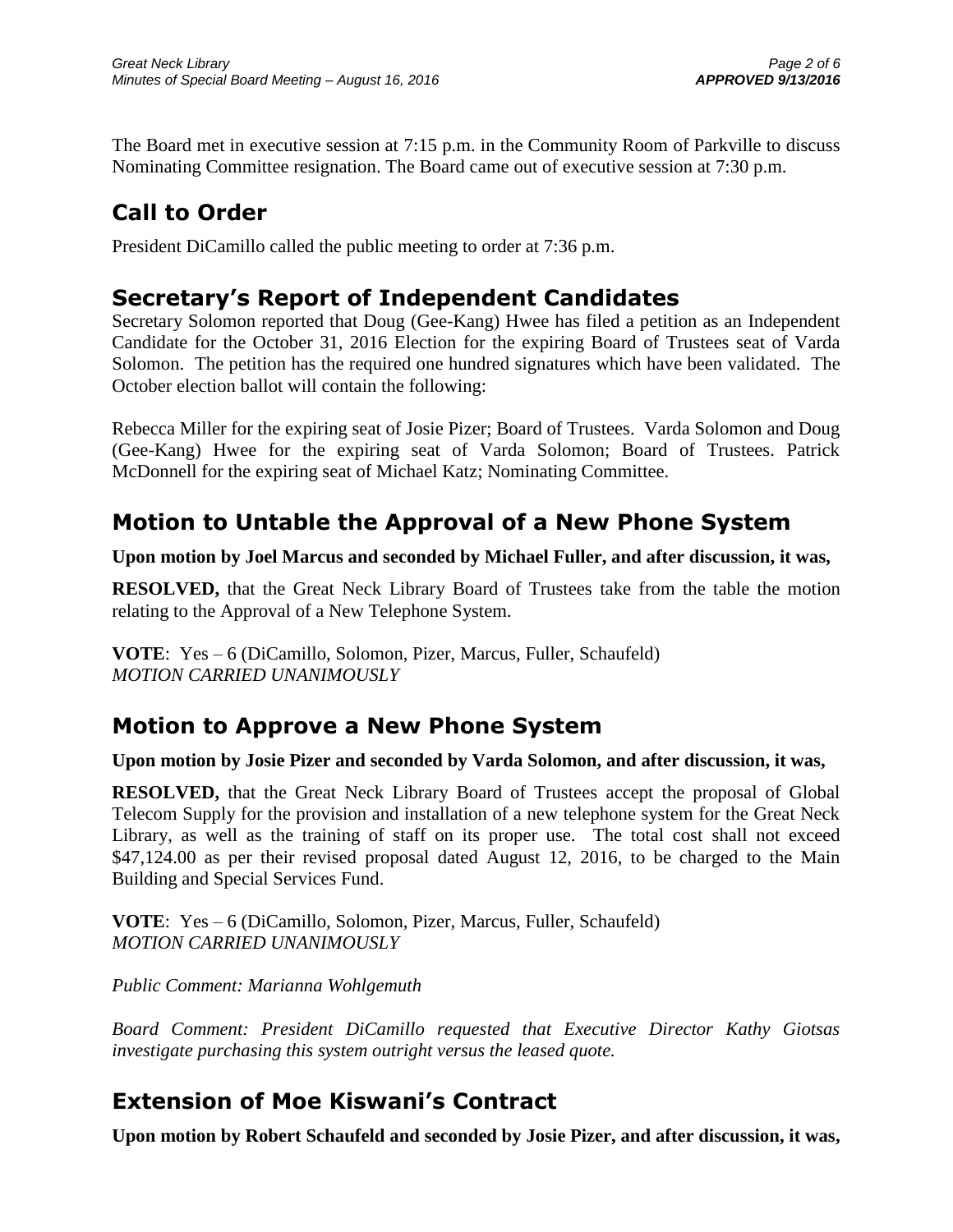**RESOLVED,** that the Great Neck Library Board of Trustees

extend the contract for Moe Kiswani as a Computer Consultant, originally agreed to on April 20, 2016 and renewed on May 19, 2016 and also on June 21, 2016 and July 26, 2016, for an additional one month period in the fixed sum of \$6,000.00 to be charged against the Main Building and Special Services Fund.

**VOTE**: Yes – 6 (DiCamillo, Solomon, Pizer, Marcus, Fuller, Schaufeld) *MOTION CARRIED UNANIMOUSLY*

*Board Comment: This extends the contract until September 20, 2016.*

## **Extension of Truck Rental**

**Upon motion by Varda Solomon and seconded by Robert Schaufeld, and after discussion, it was,**

**RESOLVED,** that the Great Neck Library Board of Trustees extend the truck rental that was approved on May 24, 2016 and renewed on June 21, 2016 and July 26, 2016 for moving the trailers out of the Main Library parking lot in the amount of \$709.75 a week, for an additional three weeks totaling \$2,129.25; such funds to be taken from the Main Building and Special Services Fund.

#### **Upon motion by Varda Solomon, seconded by Robert Schaufeld, the motion was amended and after discussion, it was,**

**RESOLVED,** that the Great Neck Library Board of Trustees extend the truck rental that was approved on May 24, 2016 and renewed on June 21, 2016 and July 26, 2016 to move the trailers out of the Main Library parking lot for a final payment of \$3,051.00, which consists of an additional three weeks; such funds to be taken from the Main Building and Special Services Fund.

**VOTE**: Yes – 6 (DiCamillo, Solomon, Pizer, Marcus, Fuller, Schaufeld) *MOTION CARRIED UNANIMOUSLY*

## **Construction Change Orders**

### **a) Tile for Gallery Area**

**Upon motion by Michael Fuller and seconded by Varda Solomon, and after discussion, it was,**

**RESOLVED,** that the Great Neck Library Board of Trustees approve Change Order VRD RCO # 101 to install wood porcelain tile in the Gallery area, in the amount of \$21,817.29; such funds to be taken from the Main Building and Special Services fund.

**VOTE**: Yes – 6 (DiCamillo, Solomon, Pizer, Marcus, Fuller, Schaufeld) *MOTION CARRIED UNANIMOUSLY*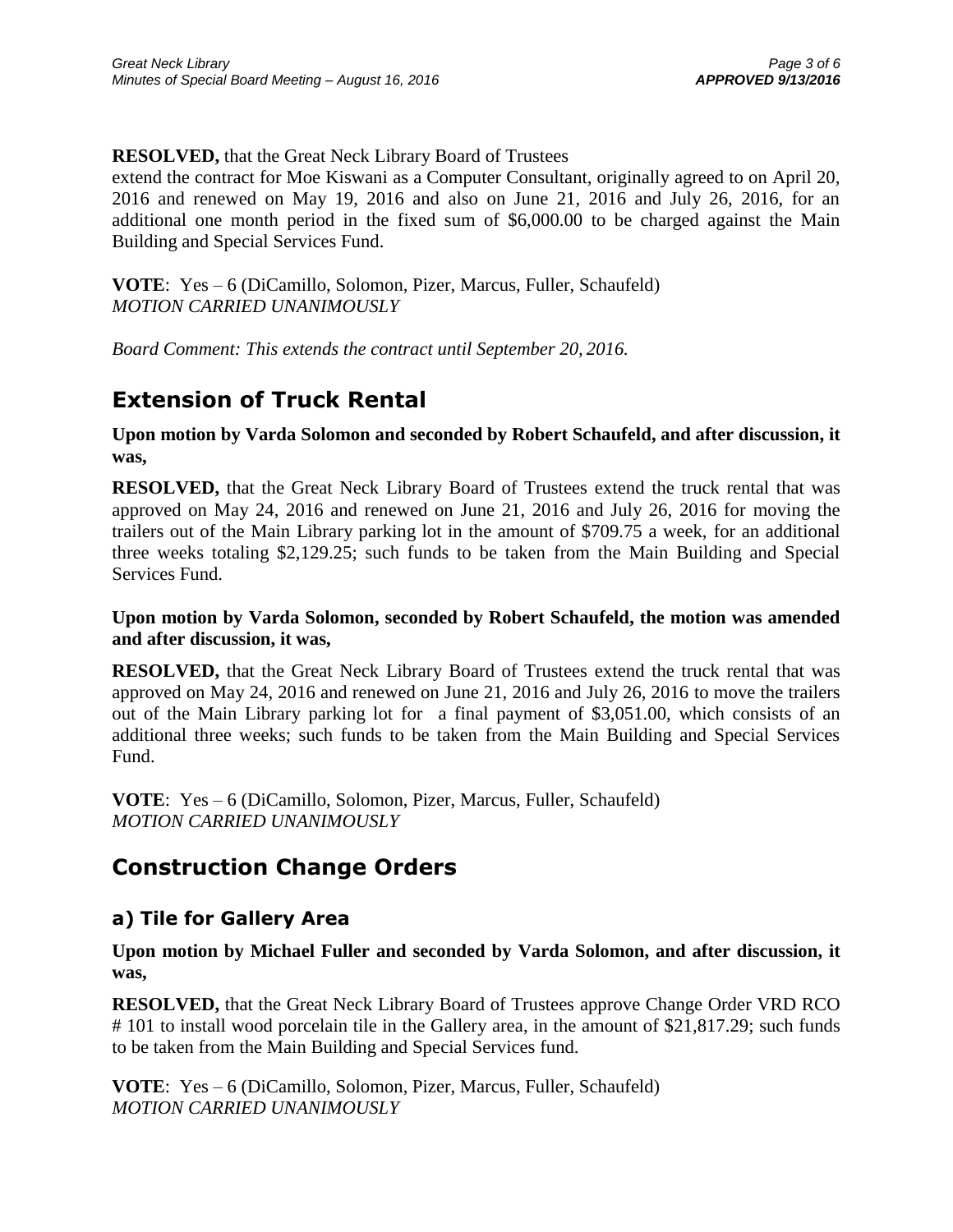### **b) Epoxy Grout**

**Upon motion by Joel Marcus and seconded by Varda Solomon, and after discussion, it was,**

**RESOLVED,** that the Great Neck Library Board of Trustees approve Change Order VRD RCO # 109 for floor prep for the ceramic wood tile in the gallery with crack suppressant membrane along with epoxy grout, at a cost not to exceed \$17,110.50; such funds to be taken from the Main Building and Special Services fund.

**VOTE**: Yes – 6 (DiCamillo, Solomon, Pizer, Marcus, Fuller, Schaufeld) *MOTION CARRIED UNANIMOUSLY*

*Public Comment: Marianna Wohlgemuth*

*Board Comment: President DiCamillo requested that Executive Director Kathy Giotsas secure a written warranty on this item.*

### **c) Levels Slop Sink**

**Upon motion by Varda Solomon and seconded by Joel Marcus, and after discussion, it was,**

**RESOLVED,** that the Great Neck Library Board of Trustees approve Change Order VRD RCO # 110 for removing the slop sink in Levels and replacing it with a single wall hung sink, faucet and soap dispenser, in the amount of \$8,395.33; such funds to be taken from the Main Building and Special Services fund.

**VOTE**: Yes – 6 (DiCamillo, Solomon, Pizer, Marcus, Fuller, Schaufeld) *MOTION CARRIED UNANIMOUSLY*

### **d) Garage Roof Drain**

#### **Upon motion by Josie Pizer and seconded by Varda Solomon, and after discussion, it was,**

**RESOLVED,** that the Great Neck Library Board of Trustees approve Change Order VRD RCO # 111 for the installation on new garage storm piping of the garage roof drain, in the amount of \$2,979.42; such funds to be taken from the Main Building and Special Services fund.

**VOTE**: Yes – 6 (DiCamillo, Solomon, Pizer, Marcus, Fuller, Schaufeld) *MOTION CARRIED UNANIMOUSLY*

### **Amend the Resolution for Additional Switches and Wireless Access Points**

**Upon motion by Joel Marcus and seconded by Michael Fuller, and after discussion, it was,**

**RESOLVED,** that the Great Neck Library Board of Trustees amend the resolution approved on July 26, 2016 to accept the revised vendor CDW-G and for revised hardware to support wireless capability for the Main Library. The total cost will now be \$53,014.40 as per price quote dated August 12, 2016, to be charged to the Automated Library Fund.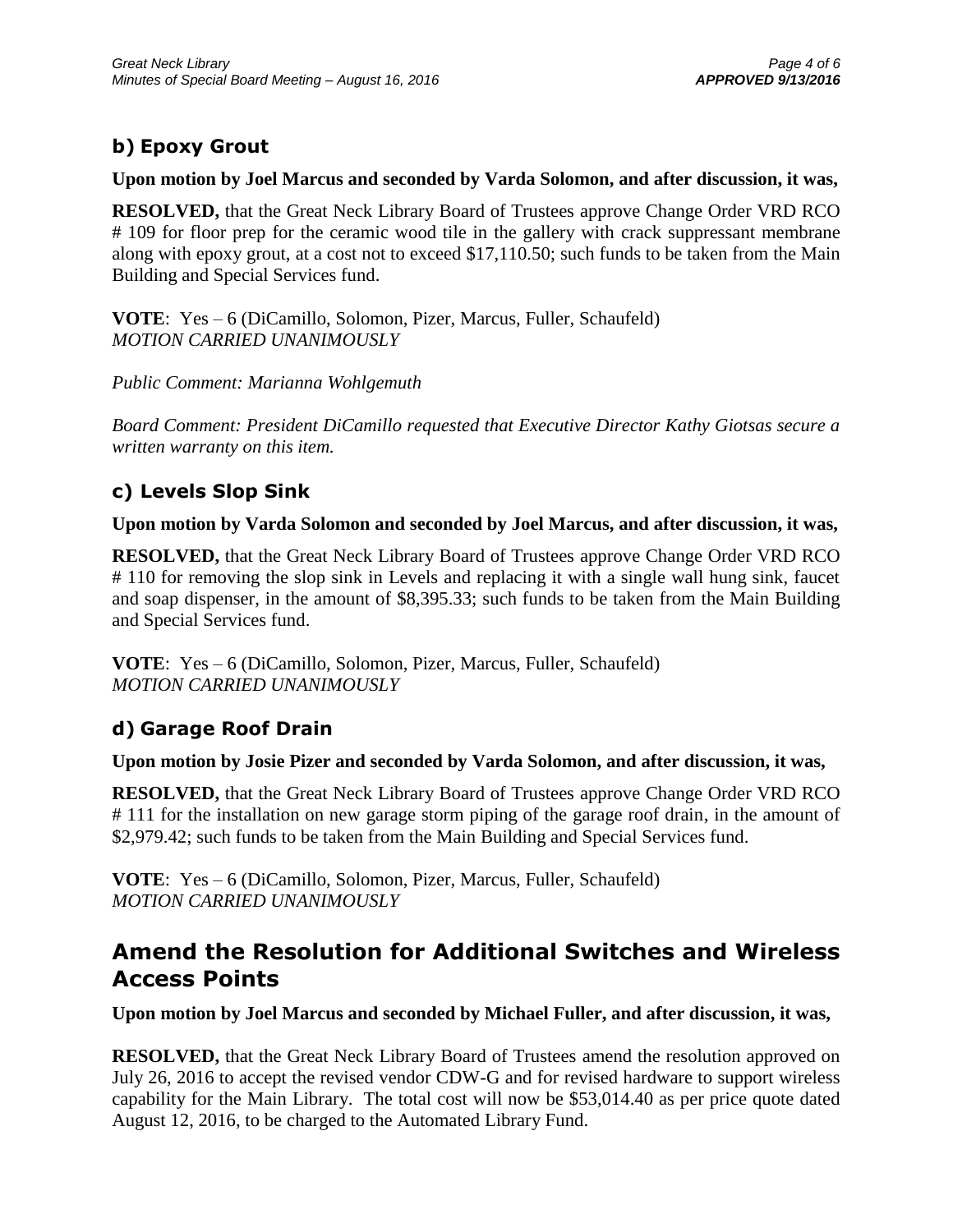#### **Upon motion by Joel Marcus and seconded by Michael Fuller, the motion was amended and after discussion, it was,**

**RESOLVED,** that the Great Neck Library Board of Trustees amend the resolution approved on July 26, 2016 to accept the revised vendor by PC Wizard and for revised hardware to support wireless capability for the Main Library. The total cost will now be \$55,269.60 as per price quote dated August 11, 2016, to be charged to the Automated Library Fund.

#### **Upon motion by Joel Marcus and seconded by Michael Fuller, the motion was amended and after discussion, it was,**

**RESOLVED,** that the Great Neck Library Board of Trustees amend the resolution approved on July 26, 2016 to accept the proposal made by PC Wizard for revised hardware to support wireless capability for the Main Library. The total cost will now be \$55,269.60 as per price quote dated August 11, 2016, to be charged to the Automated Library Fund.

#### **Upon motion by Joel Marcus and seconded by Michael Fuller, the motion was amended and after discussion, it was,**

**RESOLVED,** that the Great Neck Library Board of Trustees amend the resolution approved on July 26, 2016 to accept the proposal made by PC Wizard for revised hardware to support wireless capability for the Main Library. The total cost will now be \$55,269.60 as per price quote dated August 11, 2016, to be charged to the Main Building and Special Services Fund.

**VOTE**: Yes – 6 (DiCamillo, Solomon, Pizer, Marcus, Fuller, Schaufeld) *MOTION CARRIED UNANIMOUSLY*

### **Approval of Additional Funds for American Library & School Services**

**Upon motion by Michael Fuller and seconded by Joel Marcus, and after discussion, it was,**

**RESOLVED,** that the Great Neck Library Board of Trustees approve the additional funds for American Library & School Services to work overtime at the cost of 9% over contract price which equals \$7,234.00; to be charged to the Main Building and Special Services Fund.

**VOTE**: Yes – 6 (DiCamillo, Solomon, Pizer, Marcus, Fuller, Schaufeld) *MOTION CARRIED UNANIMOUSLY*

### **Construction Change Order-Fence in the Garage**

#### **Upon motion by Michael Fuller and seconded by Joel Marcus, and after discussion, it was,**

**RESOLVED,** that the Great Neck Library Board of Trustees approve Change Order VRD RCO # 113 R-1 to install a twelve foot fence in the garage of the Main Library, in the amount of \$5,385.60; such funds to be taken from the Main Building and Special Services fund.